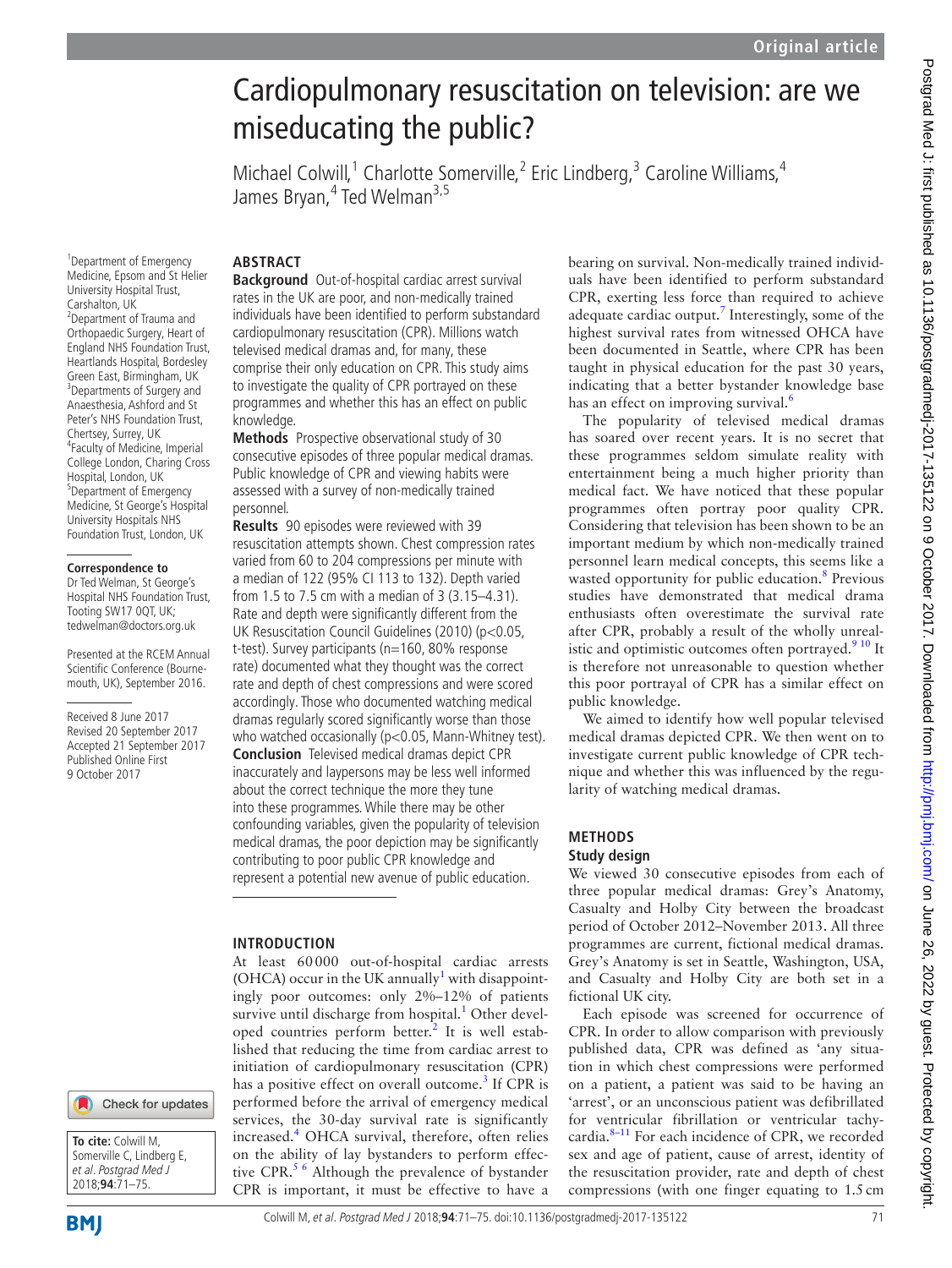depth of compression), location of compressions on the chest and the immediate outcome. This was then compared with the UK Resuscitation Council guidelines.<sup>[12](#page-4-9)</sup>

To test the validity of our results, two independent, blinded observers reviewed 10 episodes and recorded their findings. The observers were both trained and experienced in advanced life support (ALS) in resuscitation situations. Both observers documented identical findings both to each other and to the results recorded.

## **Survey design**

A 10-question convenience survey was distributed among non-critically ill patients and their relatives during randomly selected shifts at a district general hospital in Surrey, UK between March and May 2015. Participants were asked if and where they had ever seen CPR (options included real life, advert, television programme, first aid course, other). They were then asked what they thought the correct rate and depth of chest compressions should be and the likelihood of immediate survival after CPR. Finally, participants were asked to disclose how often they watch medical dramas.

## **Statistical analysis**

The one sample t-test was used to compare rate and depth of CPR from the medical drama and survey data with the UK Resuscitation Council Guidelines (2010). Depth and rate were scored objectively against the UK Resuscitation Council Guidelines (2010) for each episode of CPR observed on television to assess CPR quality. Scenes were given a score, for both depth and rate, from 0 to 3 depending on their accuracy with the most accurate answers scoring 3. To allow for direct comparison, the same scoring technique was applied to measuring the accuracy of public CPR knowledge from the survey data. The Mann-Whitney test was used to compare CPR quality across the different medical dramas and then according to resuscitation provider. Similarly, the accuracy of the public perception of CPR technique from the survey responses was then compared with where responders had been exposed to CPR and according to how regularly responders watched medical dramas.

## **Results**

A total of 90 episodes were reviewed over the period across the three medical dramas. Forty arrests were noted with 36 resuscitation attempts. Of these, 31 patients were adults and five were children, 81% were male and 19% female. Resuscitation attempts performed on children were excluded. Trauma was the leading cause of cardiac arrest (28%). Others included sepsis, haemorrhage, tension pneumothorax and electrolyte abnormalities. Every resuscitation attempt was performed by a healthcare professional, of which 64% were doctors, 31% were nurses and 5% by another member of the multidisciplinary team. Three CPR attempts included two or more healthcare professionals performing chest compressions resulting in a total of 39 instances of CPR displayed.

## **Assessment of chest compressions**

The rate of chest compressions varied from 60 to 204 compressions per minute (n=39) ([figure](#page-1-0) 1). Median rate was calculated as 122 (95% CI 113 to 132). This was compared with the UK Resuscitation Council Guidelines (2010). We found a significant difference (p<0.05, one sample t-test) between the rate observed and the national guidelines of 100–120 compressions per minute.<sup>12</sup> Compression depth varied from 1.5 to 7.5 cm (n=39)



## Rate of chest compressions per minute

<span id="page-1-0"></span>**Figure 1** Rate of chest compressions observed during cardiopulmonary resuscitation performed on the three medical dramas investigated (Grey's Anatomy, Casualty, Holby City).

([figure](#page-1-1) 2) with a median of three (95% CI 3.15 to 4.31). Similarly, a significant difference was identified between the depth observed and the UK national guidelines of  $5-6$  cm (p<0.0001, one sample t-test).[12](#page-4-9) Eighty-seven per cent of resuscitators had their hands placed in the centre of the patient's chest, with the remaining 13% of the visible locations being offset to either the left or right.

Grey's anatomy resuscitations  $(n=10)$  had a median rate of 97 compressions per minute (60–156) and a median depth of 2cm (1.5–4.5). Casualty resuscitations (n=13) had a median rate of 124 compressions per minute (96–181) and a median depth of 4.5cm (3–7.5). Holby city had a median rate of 145 compressions per minute (108-204) and a median depth of 3cm (1.5–4.5). Results were scored according to the distance from the guideline rate and depth to allow direct comparison. Casualty scored better than the other two programmes and was found to be significantly closer to the guidelines than Grey's Anatomy (p<0.05, Mann-Whitney test) [\(figure](#page-2-0) 3).

## **Survey responses**

A total of 160 responses were collected from the 200 surveys distributed, a response rate of 80%. Thirty-two were completed by members of the healthcare profession and were therefore



<span id="page-1-1"></span>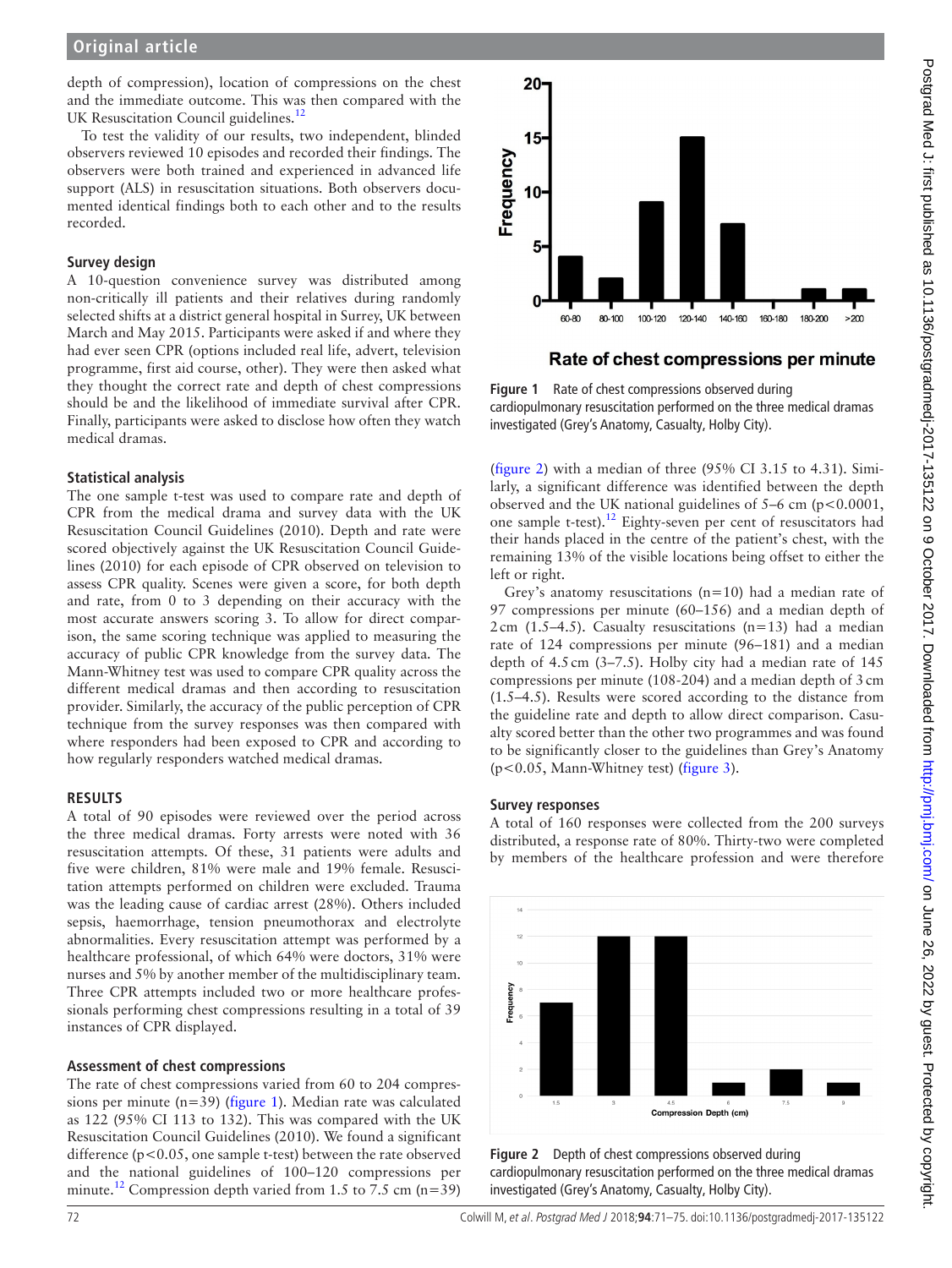



<span id="page-2-0"></span>programme. CPR quality refers to similarity to the published guidelines in regard to compression depth and rate (three points each for correct rate and depth). CPRs performed in episodes of Casualty were significantly more accurate than those in Grey's Anatomy. Asterisk indicates statistical significance where p<0.05.

excluded. Of the remaining 128 responses, complete data were available from 126. The median rate of chest compressions selected was 70 compressions per minute (95% CI 78.2 to 87.6) and median depth was 3.5cm (3.29–3.84). Forty-nine responses were from those aged 16–30, 45 from those aged 31–65 and 32 from those aged over 65. No significant difference was identified in responses between different age groups. Perceptions of how to perform CPR were compared with the UK Resuscitation Council Guidelines (2010).<sup>12</sup> A significant difference was identified between the responses and the guidelines with regard to both depth and rate in all age groups  $(p<0.0001$ , one sample t-test).

Responders were asked where they had seen CPR performed. Twenty-eight people reported having only seen CPR on television and 15 had witnessed CPR firsthand. A further 28 had never seen CPR performed and 45 of the responders documented having attended a first aid course [\(figure](#page-2-1) 4), while the remaining participants documented a combination. Responses



<span id="page-2-1"></span>



<span id="page-2-2"></span>**Figure 5** Knowledge of cardiopulmonary resuscitation (CPR) technique by previous responder exposure. CPR quality refers to similarity to the published guidelines in regard to compression depth and rate (three points each for correct rate and depth). Responders that had seen CPR performed in real life scored significantly better than those who had seen it on TV alone. Asterisk indicates statistical significance where p<0.05.

were scored with regard to their accuracy with respect to the guidelines and compared. Those who had seen CPR performed firsthand were significantly more accurate in their description of chest compressions than those who had seen it on television alone ( $p < 0.05$ , Mann-Whitney test) [\(figure](#page-2-2) 5). People who had never witnessed CPR from any form of medium did better than those who had seen it on TV alone, although this was not significant (p=0.14, Mann-Whitney test). No significant difference was identified between those who had attended a first aid course and those who had only seen CPR on television or not at all  $(p=0.065, p=0.64, respectively, Mann-Whitney test).$ 

Survey responders were asked to divulge how often they watch televised medical dramas. Fifty-seven reported 'never', 49 reported 'occasionally (less than twice per week)' and 20 reported 'regularly (more than twice per week)'. Scores measuring the accuracy of responders' chest compression technique was then compared with how often medical dramas were viewed. A significant difference was identified between the group who watched dramas regularly and those who only watched occasionally, with regular viewers scoring significantly worse (p<0.05, Mann-Whitney test) than their less avid counterparts [\(figure](#page-3-0) 6). It should be noted that 52% of respondents who documented watching medical dramas 'occasionally' had previously attended some form of basic life support training as opposed to 38% in the group that documented 'regularly'.

### **Survival after CPR**

Return of spontaneous circulation occurred in 62% of patients in the observed medical dramas. The quality of CPR had no bearing on the survival outcome  $(p=0.59,$  Mann-Whitney test).

### **Discussion**

Television is well established to be an important source of health information for members of the general public.<sup>13</sup> We have found that CPR on televised medical dramas is inadequately performed. Both the depth and rate of chest compressions were found to be

Colwill M, et al. Postgrad Med J 2018;**94**:71–75. doi:10.1136/postgradmedj-2017-135122 73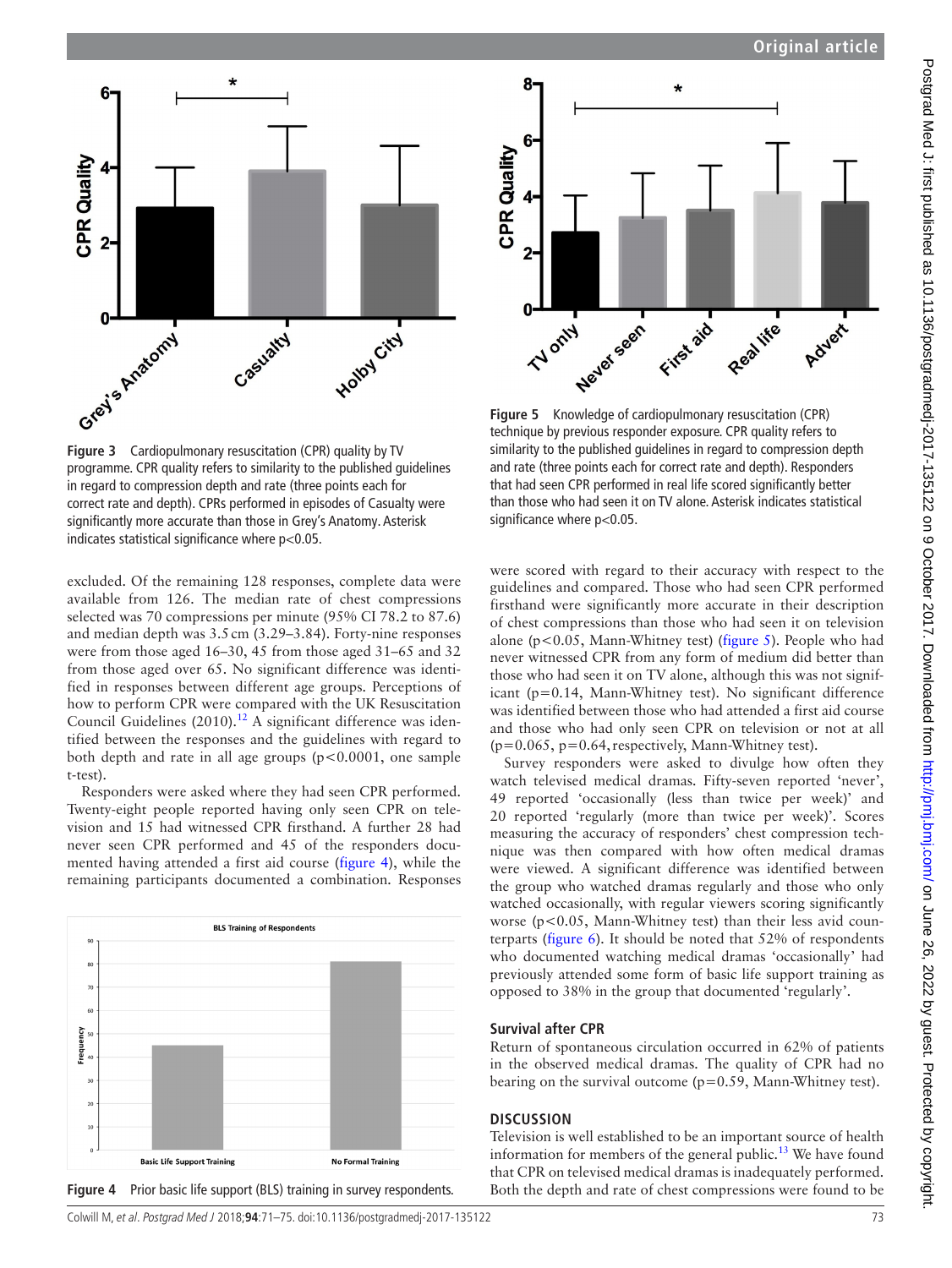

<span id="page-3-0"></span>**Figure 6** Public knowledge of how to perform chest compressions depending on regularity of watching medical dramas (never, occasionally (less than twice per week), regularly (more than twice per week). Cardiopulmonary resuscitation quality refers to mean accuracy of rate and depth of chest compressions recorded by survey responders (three points each for correct rate and depth). Asterisk indicates statistical significance where p<0.05.

significantly different from the published guidelines across the episodes of resuscitation observed. Although Casualty depicted a significantly more accurate portrayal of chest compressions than Grey's Anatomy, all programmes were found to be wholly inadequate.

Televised medical dramas do employ a team of medical advisors to help write a medically accurate script. These advisors tend to be Consultant or senior nurse level. They are typically based off-site, providing telephone and email support to the show's writers and therefore do not have a significant role in critiquing the portrayal of CPR on set.<sup>[14 15](#page-4-11)</sup> Perhaps, further training and a more hands on and practical approach by these trained medical advisors would result in a better depiction of CPR on television.

The results from the survey produced some interesting findings. Members of the public were scored on their knowledge of CPR and this was compared with the regularity of tuning into popular televised medical dramas. Interestingly, those that documented watching dramas more than twice per week scored significantly worse than those less committed fans that only tune in occasionally. This may indicate that the unrealistic depiction of CPR technique on television has a direct negative impact on the public's perception of how to perform this lifesaving procedure. This is concerning given that Casualty, Holby City and Grey's Anatomy received an average live audience (in the airing country) of 5.21, 4.34 and 8.96million, respectively, during the episodes studied.<sup>16-21</sup> These results may, however, be as a result of the discrepancy in prior first aid training of respondents, although no significant difference was identified in CPR knowledge between those who had attended formal training and those who had not.

Unsurprisingly, the knowledge of how to perform CPR was found to be relatively poor across the board, even from respondents who had been on a first aid course in the past. This might be as a result of a significant length of time having elapsed between attending the course and completing the survey; however, this information was not collected. As respondents

were not healthcare professionals, they would be very unlikely to use any knowledge learnt on a first aid course on a regular basis and so would likely deskill quickly in the time following their training. The surveys showed that responders who had seen CPR on television alone scored significantly worse than those who had witnessed it exclusively in real life and those who had never witnessed it at all, although the latter was not statistically significant. While this is likely to be multifactorial in causation, the possible impact of medical drama depiction is compelling. For example, it could be that seeing CPR in real life results in a more vivid memory of the technique than watching it on TV. In addition, the CPR witnessed firsthand is likely to have been performed by a trained healthcare professional and therefore more accurate than that performed on TV.

Although not addressed in this study, it would be interesting to investigate the willingness of lay people to perform CPR and compare this with the regularity they tune into medical dramas. Could it be that those with a greater interest in medical dramas are the people that are more likely to help in a cardiac arrest situation? If this is the case, it is imperative that this group of people should be better informed on CPR technique in order to provide effective resuscitation. Equally, exposing this subset of laypersons to accurate CPR on television could be a relatively simple and targeted way of getting willing members of the public to perform better quality CPR.

The medical dramas investigated in this study are unlikely to be alone in their depiction of CPR on television. Consequently, it is not unreasonable to estimate that a substantial audience of non-medically trained personnel are being exposed to inaccurate portrayals of CPR. Given the huge viewing figures of these and other shows, improving the accuracy of medical dramas could be a relatively simple way to educate a large target population on a regular basis. This could potentially be achieved by introducing guidelines for these dramas to adhere to when filming scenes that depict CPR. In addition, it may well be beneficial to encourage producers to employ an onsite medical advisor during production to help improve CPR depiction.

There are several limitations in this study. First, there were only a relatively small number of resuscitation attempts observed across the three medical dramas. Second, all chest compressions were compared with the UK resuscitation council guidelines to allow direct comparison despite the fact that Grey's Anatomy is an American programme and would therefore be expected to adhere to the American Heart Association guidelines. This was deemed relatively insignificant in light of the similarity between the two sets of guidelines. Third, while the estimate of depth of compressions was assessed by independent and experienced ALS trained individuals, this was a complicated and difficult undertaking, confounded by the fact that many of the CPR clips were short in length.

## **Conclusion**

Reducing the time to initiation of good quality CPR after cardiac arrest is essential to improving the outcome, especially in the out-of-hospital setting for which survival in the UK is poor. Our study shows that the portrayal of CPR in television dramas is inadequate. Our findings may also indicate that the individuals who watch these dramas regularly are more likely to have substandard knowledge of how to perform effective CPR. This could indicate that this poor representation is actually miseducating lay viewers. Although a larger study that further addresses some of the confounding variables would be required, we feel that our results should promote a discussion